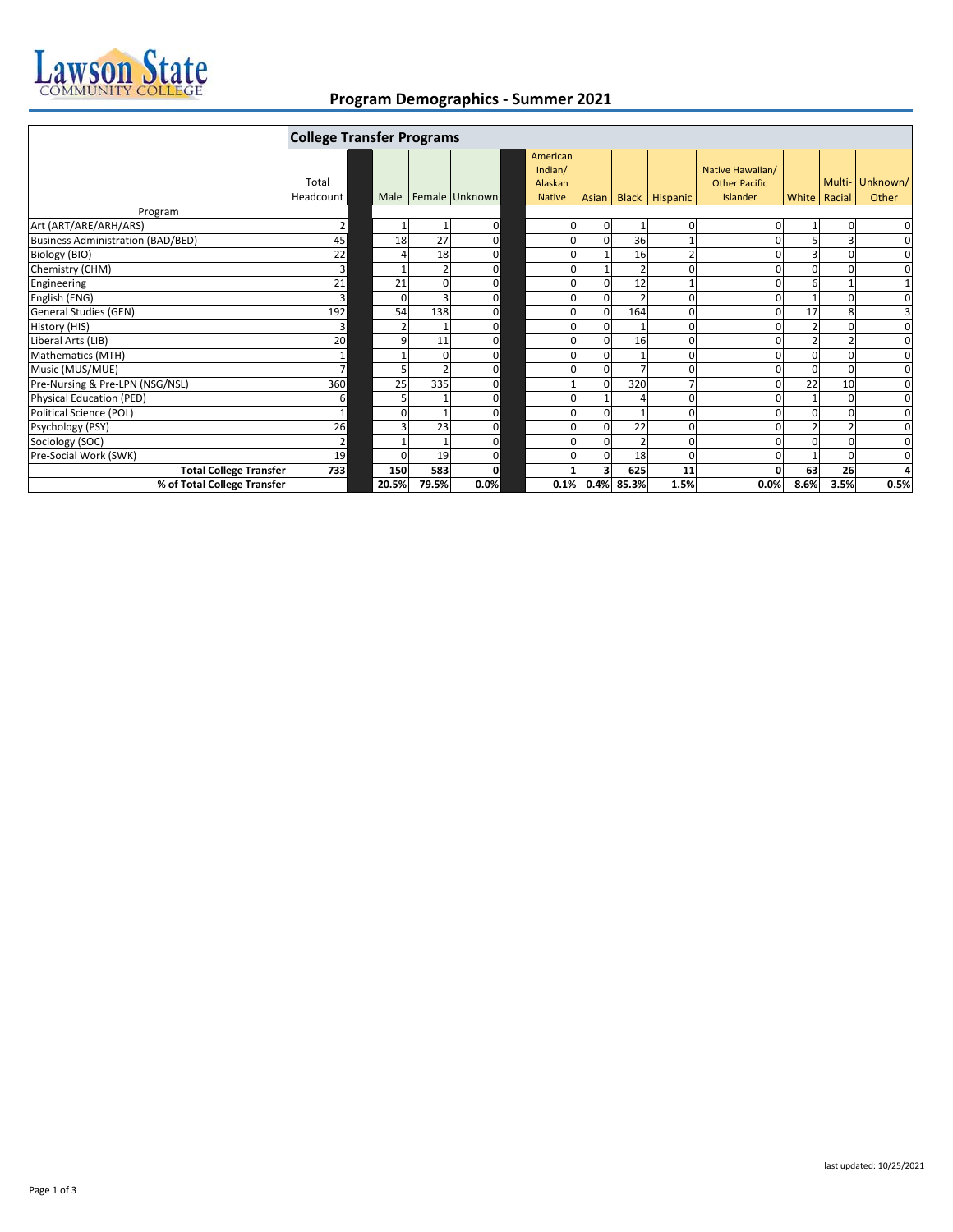

## **Program Demographics - Summer 2021**

|                                                  | <b>Career Technical Programs</b> |                 |                |                |                                                 |                         |                         |                         |                                                      |                |                         |                         |
|--------------------------------------------------|----------------------------------|-----------------|----------------|----------------|-------------------------------------------------|-------------------------|-------------------------|-------------------------|------------------------------------------------------|----------------|-------------------------|-------------------------|
|                                                  | Total<br>Headcount               | Male            |                | Female Unknown | American<br>Indian/<br>Alaskan<br><b>Native</b> | Asian                   |                         | <b>Black   Hispanic</b> | Native Hawaiian/<br><b>Other Pacific</b><br>Islander | White          | Racial                  | Multi-Unknown/<br>Other |
| Autobody Repair (ABR)                            | 3                                |                 | $\Omega$       | 0              | 0                                               | $\Omega$                |                         | $\mathbf 0$             | $\mathbf 0$                                          | $\mathbf 0$    | $\mathbf 0$             | $\mathbf 0$             |
| Air Conditioning/Refrigeration (ACR)             | 47                               | 46              | $\mathbf{1}$   | $\mathbf 0$    | 0                                               | $\mathbf 0$             | 30                      | $\mathbf{1}$            | $\mathbf 0$                                          | 16             | $\mathbf 0$             | $\mathbf 0$             |
| <b>Accounting (ACT)</b>                          | 11                               | $\Omega$        | 11             | $\mathbf 0$    | $\Omega$                                        | $\Omega$                | 9                       | $\Omega$                | $\Omega$                                             |                |                         | $\Omega$                |
| <b>AOT Programs (AOT)</b>                        | 9                                | 8               | $\mathbf{1}$   | $\mathbf 0$    | 0                                               | $\mathbf{1}$            | 4                       | $\mathbf 0$             | $\mathbf 0$                                          | 4              | $\mathbf 0$             | 0                       |
| Automotive Technology - GM ASEP (ASE)            | 12                               | 11              | $\mathbf{1}$   | $\mathbf 0$    | 0                                               | $\mathbf 0$             | $\mathbf 0$             | $\overline{4}$          | $\mathbf 0$                                          | 5              | $\overline{\mathbf{3}}$ | $\mathbf 0$             |
| Automotive Technology - Ford Asset (ASF)         | $\overline{7}$                   |                 | $\Omega$       | $\mathbf 0$    | 0                                               | $\mathbf{0}$            | $\overline{\mathbf{0}}$ | $\mathbf 0$             | $\Omega$                                             | 6              | $\mathbf{1}$            | $\mathbf 0$             |
| Automotive Technology - Mercedes (ASM)           | 5                                | Е               | $\overline{2}$ | 0              | 0                                               | $\mathbf 0$             | $\overline{2}$          | $\mathbf 0$             | $\mathbf{0}$                                         | 3              | $\mathbf 0$             | $\mathbf 0$             |
| Automotive Technology - Toyota T-Ten (AST)       | 13                               | 12              | $\mathbf{1}$   | $\mathbf 0$    | 0                                               | $\mathbf 0$             | $\mathbf{1}$            | $\mathbf{1}$            | $\Omega$                                             | $\overline{7}$ | $\overline{a}$          | $\mathbf 0$             |
| <b>Automotive Mechanics (AUM)</b>                | 12                               | 11              | $\mathbf{1}$   | $\mathbf 0$    | 0                                               | $\mathbf 0$             | 8                       | $\mathbf 0$             | $\mathbf{0}$                                         | $\mathbf{1}$   | $\overline{3}$          | $\mathbf 0$             |
| Automated Manufacturing (AUT)                    | 8                                | 8               | $\Omega$       | $\mathbf 0$    | $\mathbf 0$                                     | $\mathbf 0$             | 4                       | $\mathbf 0$             | $\Omega$                                             | $\overline{4}$ | $\mathbf 0$             | $\mathbf 0$             |
| <b>Barbering (BAR)</b>                           | 6                                | 6               | $\Omega$       | $\mathbf 0$    | 0                                               | $\mathbf 0$             | 5                       | $\Omega$                | 0                                                    | $\Omega$       |                         | $\Omega$                |
| <b>Building Construction (BUC)</b>               | 11                               |                 | 4              | $\mathbf 0$    | $\overline{1}$                                  | $\mathbf 0$             | 8                       | $\mathbf 0$             | 0                                                    | $\overline{2}$ | $\mathbf 0$             | $\mathbf 0$             |
| <b>Business Admin and Management (BUS)</b>       | 56                               | 17              | 39             | $\mathbf 0$    | 0                                               | $\mathbf 0$             | 49                      | $\mathbf 0$             | 0                                                    | $\overline{4}$ | 3                       | $\mathbf 0$             |
| Commercial Art (CAT)                             | 5                                | $\overline{3}$  | $\overline{2}$ | $\mathbf 0$    | $\mathbf 0$                                     | $\mathbf{0}$            | 5                       | $\mathbf{0}$            | $\mathbf{0}$                                         | $\mathbf 0$    | $\mathbf 0$             | $\mathbf 0$             |
| Commercial Food Services/Culinary Arts (CFS/CUA) | 22                               | 8               | 14             | $\mathbf 0$    | 0                                               | $\mathbf{0}$            | 19                      | $\mathbf 0$             | $\mathbf 0$                                          | $\overline{2}$ | $\overline{1}$          | $\mathbf 0$             |
| Child Development (CHD)                          | 43                               | 2               | 41             | 0              | 0                                               | $\mathbf 0$             | 40                      | $\mathbf 0$             | $\mathbf{0}$                                         | $\overline{2}$ | $\mathbf{1}$            | $\mathbf 0$             |
| Computer Science-Bus Ed (CIB/CIM/CIS)            | 46                               | $\overline{37}$ | $\overline{9}$ | $\mathbf 0$    | $\overline{1}$                                  | $\mathbf 0$             | $\overline{37}$         | $\mathbf 0$             | 0                                                    | $\overline{7}$ | $\overline{1}$          | $\mathbf 0$             |
| Cosmetology (COS)                                | 11                               | $\mathbf{1}$    | 10             | $\mathbf 0$    | 0                                               | $\mathbf 0$             | 10                      | $\mathbf 0$             | $\mathbf 0$                                          | $\mathbf 0$    | $\mathbf 0$             | $\mathbf{1}$            |
| Criminal Justice (CRJ)                           | 11                               |                 | $\mathbf{q}$   | $\mathbf 0$    | $\mathbf 0$                                     | $\Omega$                | 9                       | $\mathbf{1}$            | 0                                                    | $\overline{1}$ | $\Omega$                | $\Omega$                |
| Dental Assisting (DAT)                           | 16                               | $\overline{1}$  | 15             | $\mathbf 0$    | 0                                               | $\mathbf 0$             | 13                      | $\mathbf 0$             | $\mathbf 0$                                          | $\overline{2}$ | $\overline{1}$          | $\mathbf 0$             |
| Drafting (DDT)                                   | 3                                | $\Omega$        | $\overline{3}$ | 0              | 0                                               | $\mathbf 0$             | 3                       | $\pmb{0}$               | $\mathbf 0$                                          | $\mathbf 0$    | $\mathbf 0$             | $\mathbf 0$             |
| Diesel Mechanics (DEM)                           | 13                               | 13              | $\Omega$       | $\mathbf 0$    | $\overline{\mathbf{0}}$                         | $\mathbf{0}$            | 6                       | $\overline{0}$          | $\overline{0}$                                       | 6              | $\mathbf 0$             | $\mathbf{1}$            |
| Diagnostic Medical Sonography (DMS)              | $\overline{7}$                   | $\overline{1}$  | 6              | 0              | $\mathbf 0$                                     | $\mathbf 0$             | $\mathbf{1}$            | $\mathbf 0$             | $\mathbf{0}$                                         | 6              | $\mathbf 0$             | $\mathbf 0$             |
| <b>Emergency Medical Services (EMS/EMA)</b>      | 10                               | 8               | $\overline{2}$ | 0              | 0                                               | $\mathbf 0$             | 9                       | $\mathbf 0$             | $\mathbf 0$                                          | $\mathbf 0$    | $\mathbf{1}$            | $\mathbf 0$             |
| <b>Hospitality Services Management (HSM)</b>     | $\overline{2}$                   | $\mathbf{1}$    | $\mathbf{1}$   | 0              | 0                                               | $\mathbf 0$             | $\overline{2}$          | $\mathbf 0$             | 0                                                    | $\mathbf 0$    | $\mathbf 0$             | $\mathbf 0$             |
| Industrial Electronics (ILT/ILE)                 | 15                               | 15              | $\Omega$       | $\mathbf 0$    | $\mathbf 0$                                     | $\mathbf 0$             | 8                       | $\mathbf 0$             | 0                                                    | 6              | $\overline{1}$          | $\mathbf 0$             |
| Industrial Maintenance (INT)                     | 8                                | 8               | $\Omega$       | $\mathbf 0$    | $\mathbf 0$                                     | $\mathbf{1}$            | 3                       | $\overline{2}$          | $\Omega$                                             | $\overline{2}$ | $\Omega$                | $\mathbf 0$             |
| <b>Licensed Practical Nursing (LPN)</b>          | 39                               | 5               | 34             | $\mathbf 0$    | 0                                               | $\mathbf 0$             | $\overline{27}$         | $\mathbf 0$             | $\mathbf 0$                                          | 10             | $\overline{2}$          | $\mathbf 0$             |
| Legal Secretary (LSC)                            | $\mathbf{1}$                     | $\Omega$        | $\mathbf{1}$   | 0              | 0                                               | $\mathbf 0$             | $\mathbf{1}$            | $\mathbf 0$             | $\mathbf 0$                                          | $\mathbf 0$    | $\mathbf 0$             | $\mathbf 0$             |
| Medical Secretary (MDS)                          | 18                               | $\mathbf{1}$    | 17             | $\mathbf 0$    | 0                                               | $\mathbf{0}$            | 16                      | $\mathbf 0$             | $\mathbf{0}$                                         | $\mathbf{1}$   | $\overline{1}$          | $\mathbf 0$             |
| Machine Tool Technology (MTT/CNC)                | $\mathbf{3}$                     | З               | $\mathbf 0$    | $\mathbf 0$    | $\mathbf 0$                                     | $\mathbf 0$             | $\overline{2}$          | $\mathbf 0$             | $\mathbf 0$                                          | $\mathbf{1}$   | $\mathbf 0$             | $\mathbf 0$             |
| <b>Nursing Assistant (NAS)</b>                   | 3                                | <sup>0</sup>    | 3              | $\mathbf 0$    | 0                                               | $\mathbf 0$             | 3                       | $\mathbf 0$             | $\mathbf{0}$                                         | $\mathbf 0$    | $\mathbf 0$             | $\mathbf 0$             |
| Nursing (NUR)                                    | 94                               | q               | 85             | $\mathbf 0$    | $\mathbf 0$                                     | $\mathbf{1}$            | 73                      | $\mathbf 0$             | $\mathbf 0$                                          | 13             | $\overline{7}$          | $\mathbf 0$             |
| Office Administration (OAD)                      | 8                                | $\overline{1}$  | $\overline{7}$ | $\mathbf 0$    | 0                                               | $\mathbf 0$             | 8                       | $\mathbf 0$             | $\mathbf 0$                                          | $\mathbf 0$    | $\mathbf 0$             | $\mathbf 0$             |
| Pharmacy Technician Assistant (PHM)              | $\overline{2}$                   | $\Omega$        | $\overline{2}$ | $\mathbf 0$    | 0                                               | $\Omega$                | $\mathbf{1}$            | $\Omega$                | $\Omega$                                             | $\mathbf 0$    | $\overline{1}$          | $\Omega$                |
| Plumbing (PLB)                                   | 10                               | 10              | $\mathbf 0$    | $\mathbf 0$    | 0                                               | $\mathbf 0$             | 8                       | $\mathbf 0$             | $\mathbf 0$                                          | $\overline{2}$ | $\mathbf 0$             | $\mathbf 0$             |
| Real Estate (RLS)                                | 5                                | $\overline{1}$  | $\overline{a}$ | 0              | 0                                               | $\mathbf 0$             | 5                       | $\pmb{0}$               | $\overline{0}$                                       | $\mathbf 0$    | $\mathbf 0$             | $\mathbf 0$             |
| Radio/TV Broadcasting (RTV)                      | 6                                | 3               | 3              | $\mathbf 0$    | $\mathbf 0$                                     | $\mathbf{0}$            | 6                       | $\mathbf 0$             | $\Omega$                                             | $\mathbf 0$    | $\mathbf 0$             | $\mathbf 0$             |
| Social Work Technician (SWT)                     | 6                                | $\Omega$        | 6              | 0              | 0                                               | $\mathbf 0$             | 5                       | $\pmb{0}$               | $\mathbf 0$                                          | $\mathbf{1}$   | $\mathbf 0$             | 0                       |
| Welding (WDT)                                    | 22                               | 21              | 1              | $\mathbf 0$    | $\mathbf{1}$                                    | $\Omega$                | 13                      | $\mathbf{1}$            | $\Omega$                                             | 6              | $\overline{1}$          | $\mathbf 0$             |
| <b>Total Career Technical</b>                    | 629                              | 293             | 336            | 0              | 3                                               | $\overline{\mathbf{3}}$ | 456                     | 10                      | 0                                                    | 121            | 34                      | $\overline{2}$          |
| % of Total Career Technical                      |                                  | 46.6%           | 53.4%          | 0.0%           | 0.5%                                            |                         | 0.5% 72.5%              | 1.6%                    |                                                      | 0.0% 19.2%     | 5.4%                    | 0.3%                    |